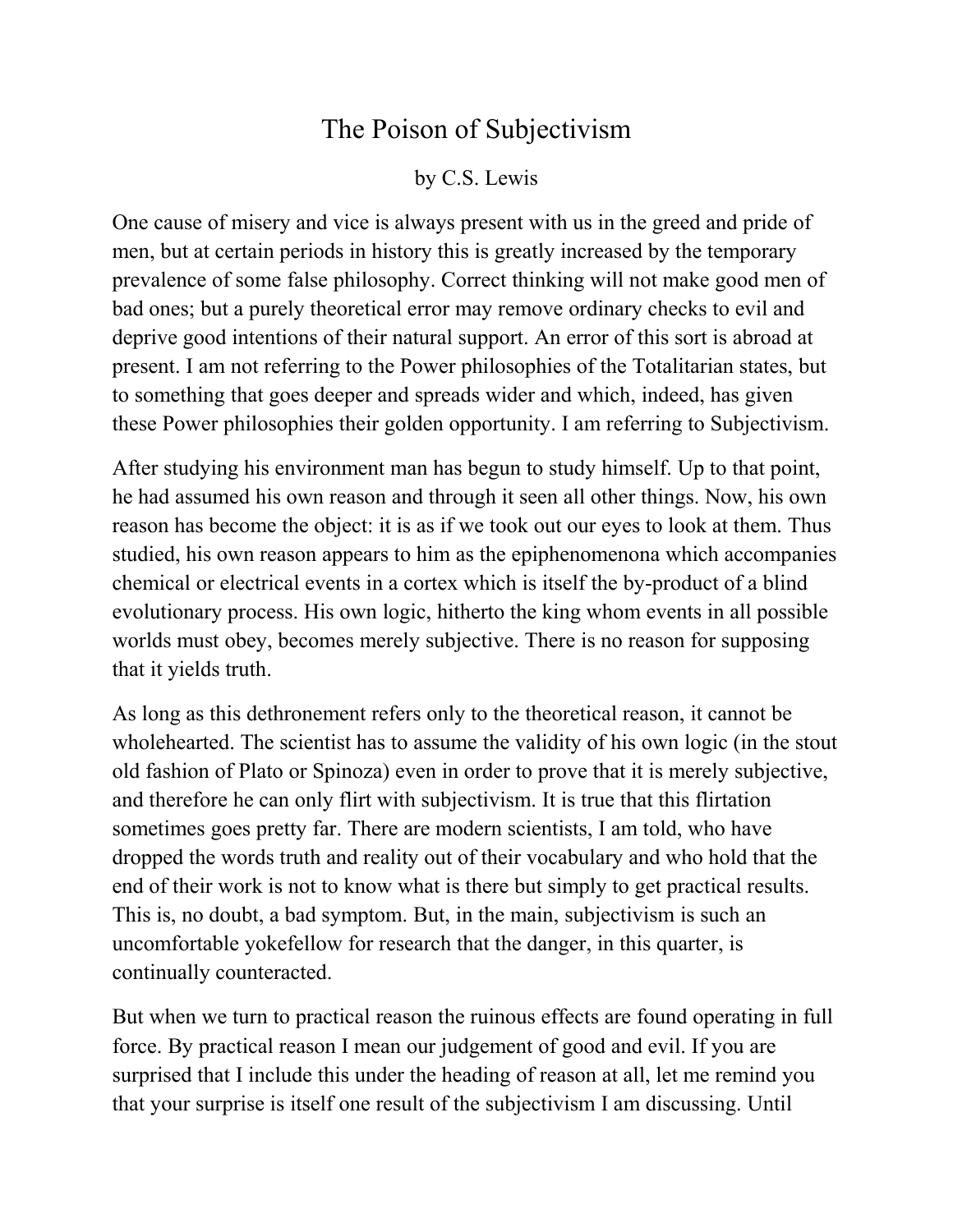modern times no thinker of the first rank ever doubted that our judgements of value were rational judgements or that what they discovered was objective. It was taken for granted that in temptation passion was opposed, not to some sentiment, but to reason. Thus Plato thought, thus Aristotle, thus Hooker, Butler and Doctor Johnson. The modern view is very different. It does not believe that value judgements are really judgements at all. They are sentiments, or complexes, or attitudes, produced in a community by the pressure of its environment and its traditions, and differing from one community to another. To say that a thing is good is merely to express our feeling about it; and our feeling about it is the feeling we have been socially conditioned to have.

But if this is so, then we might have been conditioned to feel otherwise. "Perhaps," thinks the reformer or the educational expert, "it would be better if we were. Let us improve our morality." Out of this apparently innocent idea comes the disease that will certainly end our species (and, in my view, damn our souls) if it is not crushed; the fatal superstition that men can create values, that a community can choose its "ideology" as men choose their clothes. Everyone is indignant when he hears the Germans define justice as that which is to the interest of the Third Reich. But it is not always remembered that this indignation is perfectly groundless if we ourselves regard morality as a subjective sentiment to be altered at will. Unless there is some objective standard of good, overarching Germans, Japanese, and ourselves alike whether any of us obey it or no, then of course the Germans are as competent to create their ideology as we are to create ours. If "good" and "better" are terms deriving their sole meaning from the ideology of each people, then of course ideologies themselves cannot be better or worse than one another. Unless the measuring rod is independent of the things measured, we can do no measuring. For the same reason it is useless to compare the moral ideas of one age with those of another: progress and decadence are alike meaningless words.

All this is so obvious that it amounts to an identical proposition. But how little it is now understood can be gauged from the procedure of the moral reformer who, after saying that "good" means "what we are conditioned to like" goes on cheerfully to consider whether it might be "better" that we should be conditioned to like something else. What in Heaven's name does he mean by "better"?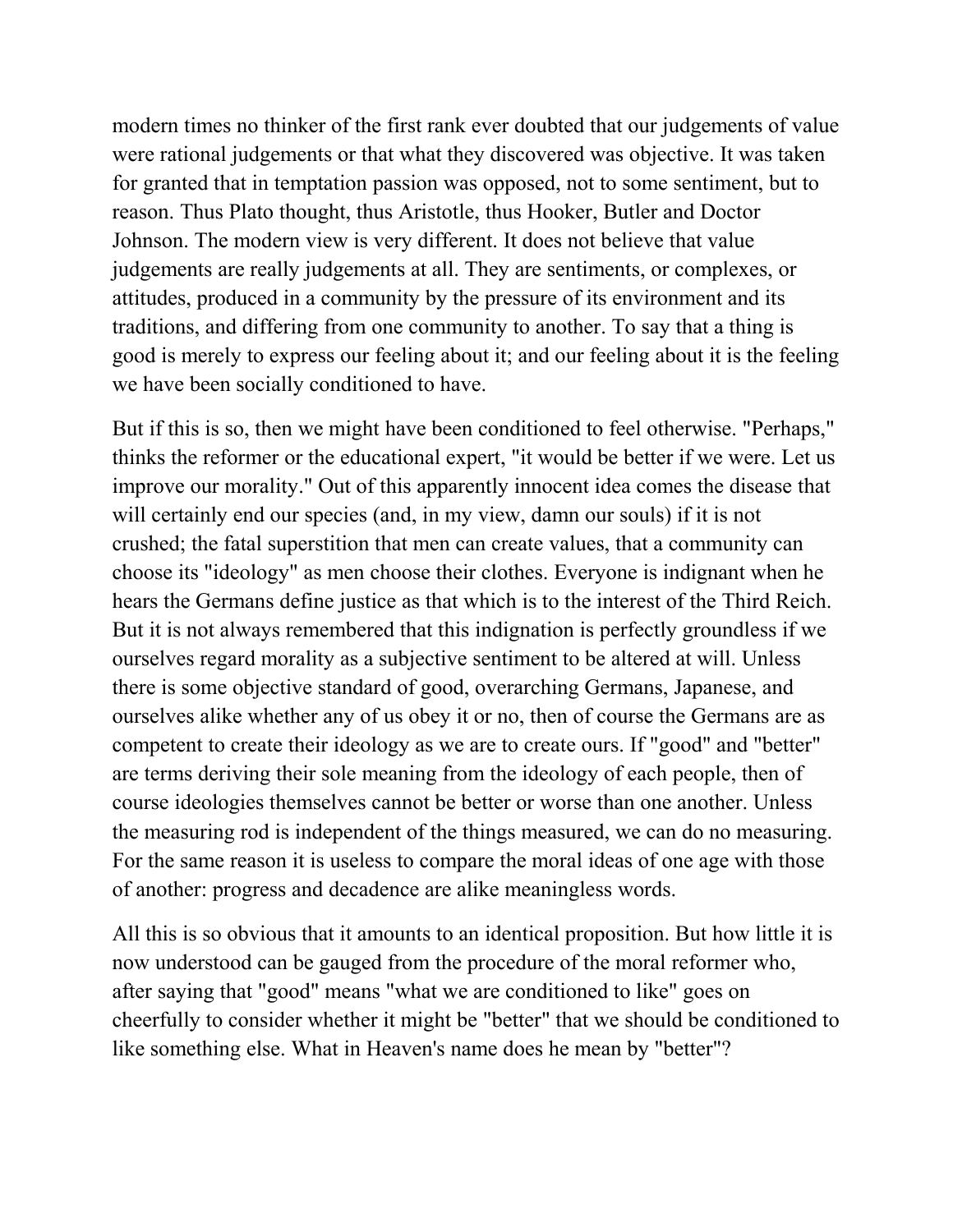He usually has at the back of his mind the notion that if he throws over traditional judgement of value, he will find something else, something more "real" or "solid" on which to base a new scheme of values. He will say, for example, "We must abandon irrational taboos and base our values on the good of the community" - as if the maxim "Thou shalt promote the good of the community' were anything more than a polysyllabic variant of 'Do as you would be done by' which has itself no other basis than the old universal value judgement that he claims to be rejecting. Or he will endeavor to base his values on biology and tell us that we must act thus and thus for the preservation of our species. Apparently he does not anticipate the question, 'Why should the species be preserved?' He takes it for granted that it should, because he is really relying on traditional judgements of value. If he were starting, as he pretends, with a clean slate, he could never reach this principle. Sometimes he tries to do so by falling back on "instinct." "We have an instinct to preserve our species", he may say. But have we? And if we have, who told us that we must obey our instincts? And why should we obey this instinct in the teeth of many others which conflict with the preservation of the species? The reformer knows that some instincts are to be obeyed more than others only because he is judging instincts by a standard, and the standard is, once more, the traditional morality which he claims to be superseding. The instincts themselves obviously cannot furnish us with grounds for grading the instincts in a hierarchy. If you do not bring a knowledge of their comparative respectability to your study of them, you can never derive it from them.

This whole attempt to jettison traditional values as something subjective and to substitute a new scheme of values for them is wrong. It is like trying to lift yourself by your own coat collar. Let us get two propositions written into our minds with indelible ink.

1)The human mind has no more power of inventing a new value than of planting a new sun in the sky or a new primary colour in the spectrum.

2)Every attempt to do so consists in arbitrarily selecting some one maxim of traditional morality, isolating it from the rest, and erecting it into an unum necessarium.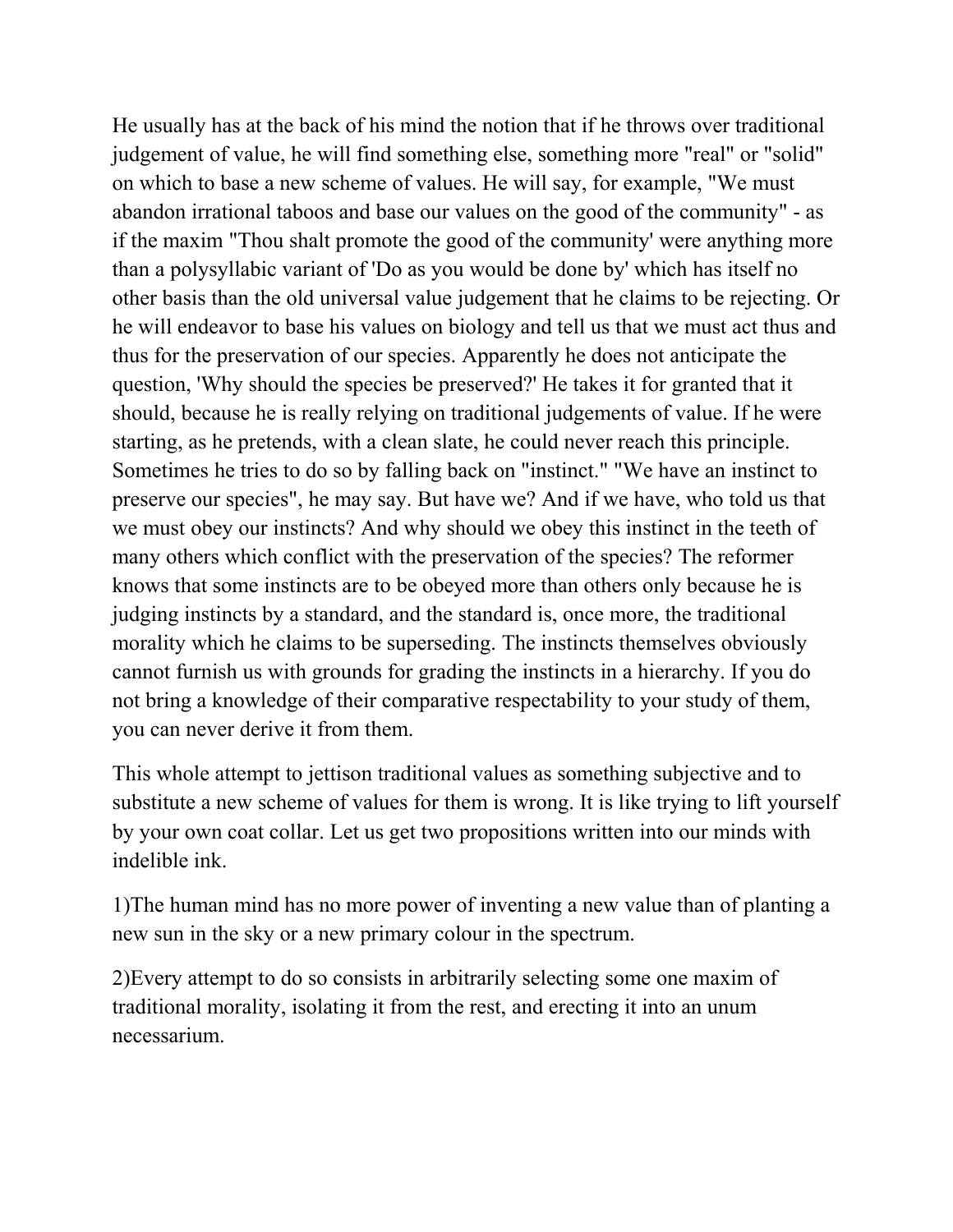The second proposition will bear a little illustration. Ordinary morality tells us to honour our parents and cherish our children. By taking the second precept alone you construct a Futurist Ethic in which the claim of "posterity" are the sole criterion. Ordinary morality tells us to keep promises and also to feed the hungry. By taking the second precept alone you get a Communist Ethic in which "production," and distribution of the products to the people, are the sole criteria. Ordinary morality tells us, ceteris paribus, to love our kindred and fellow citizens more than strangers. By isolating this precept you can get either an Aristocratic Ethic with the claims of our class as sole criterion, or a Racialist Ethic where no claims but those of blood are acknowledged. These monomaniac systems are then used as a ground from which to attack traditional morality; but absurdly, since it is from traditional morality alone that they derive such semblance of validity as they possess. Starting from scratch, with no assumptions about value, we could reach none of them. If reverence for parents or promises is a mere subjective by-product of physical nature, so is reverence for race or posterity. The trunk to whose root the reformer would lay the axe is the only support of the particular branch he wishes to retain.

All idea of "new" or "scientific" or "modern" moralities must therefore be dismissed as mere confusion of thought. We have only two alternatives. Either the maxims of traditional morality must be accepted as axioms of practical reason which neither admit nor require argument to support them and not to "see" which is to have lost human status; or else there are no values at all, what we mistook for values being "projections" of irrational emotions. It is perfectly futile, after having dismissed traditional morality with the question, 'Why should we obey it?' then to attempt the reintroduction of value at some later stage in our philosophy. Any value we reintroduce can be countered in just the same way. Every argument used to support it will be an attempt to derive from premises in the indicative mood a conclusion in the imperative. And this is impossible.

Against this view the modern mind has two lines of defence. The first claims that traditional morality is different in different times and places - in fact, that there is not one morality but a thousand. The second exclaims that to tie ourselves to an immutable moral code is to cut off all progress and acquiesce in stagnation. Both are unsound.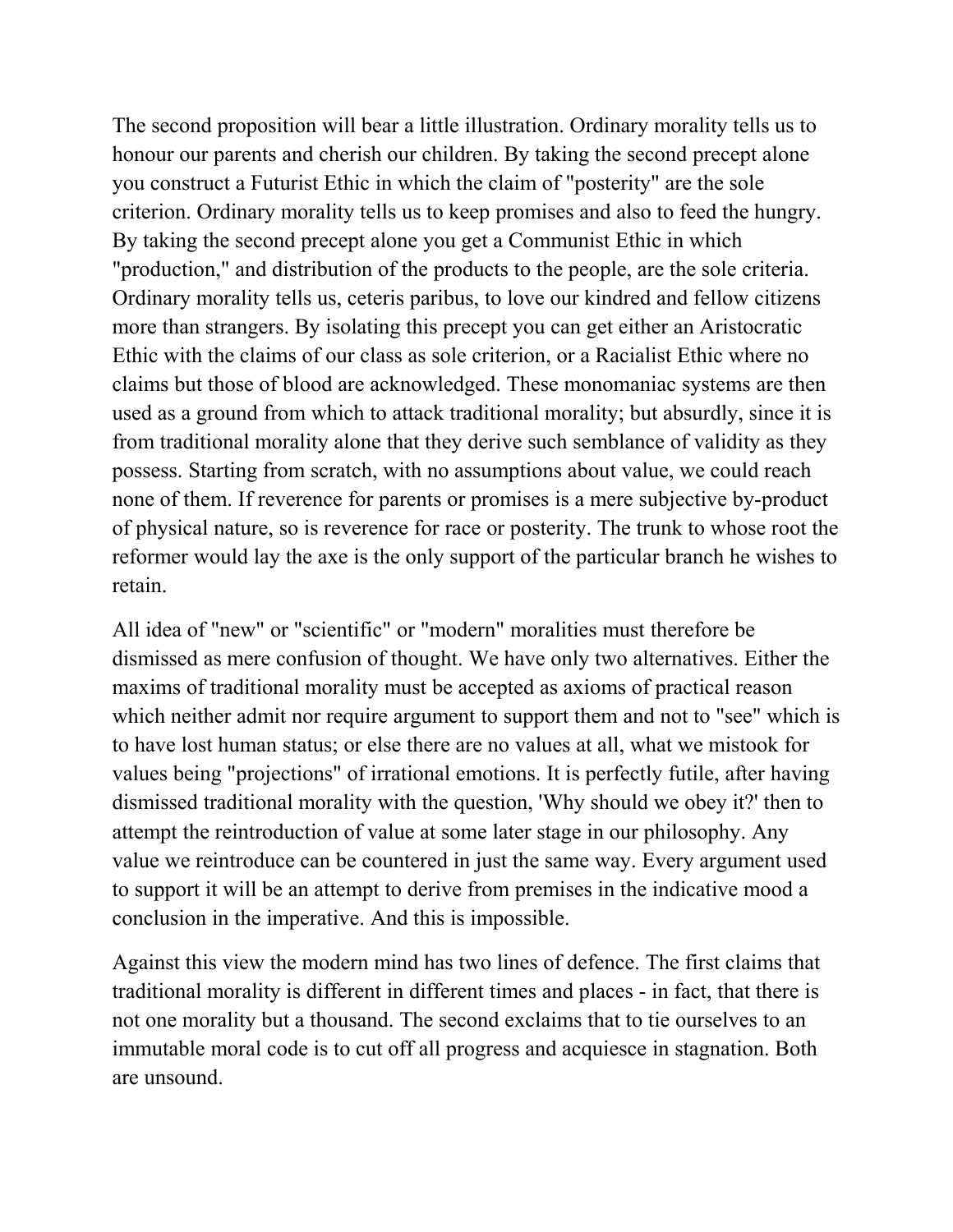Let us take the second one first. And let us strip it of the illegitimate emotional power it derives from the word 'stagnation' with its suggestion of puddles and mantled pools. If water stands too long it stinks. To infer thence that whatever stands long must be unwholesome is to be the victim of metaphor. Space does not stink because it has preserved its three dimensions from the beginning. The square on the hypotenuse has not gone moldy by continuing to equal the sum of the squares on the other two sides. Love is not dishonored by constancy, and when we wash our hands we are seeking stagnation and "putting the clock back," artificially restoring our hands to the status quo in which they began the day and resisting the natural trend of events which would increase their dirtiness steadily from our birth to our death. For the emotive term 'stagnant' let us substitute the descriptive term 'permanent.' Does a permanent moral standard preclude progress? On the contrary, except on the supposition of a changeless standard, progress is impossible. If good is a fixed point, it is at least possible that we should get nearer and nearer to it; but if the terminus is as mobile as the train, how can the train progress towards it? Our ideas of the good may change, but they cannot change either for the better or the worse if there is no absolute and immutable good to which they can recede. We can go on getting a sum more and more nearly right only if the one perfectly right is "stagnant".

And yet it will be said, I have just admitted that our ideas of good may improve. How is this to be reconciled with the view that "traditional morality" is a depositum fidei which cannot be deserted? The answer can be understood if we compare a real moral advance with a mere innovation. From the Stoic and Confucian, "Do not do to others what you would not like them to do to you"; to the Christian, "Do as you would be done by" is a real advance. The morality of Nietzsche is a mere innovation. The first is an advance because no one who did not admit the validity of the old maxim could see reason for accepting the new one, and anyone who accepted the old would at once recognize the new as an extension of the same principle. If he rejected it, he would have to reject it as a superfluity, something that went too far, not as something simply heterogeneous from his own ideas of value. But the Nietzschean ethic can be accepted only if we are ready to scrap traditional morals as a mere error and then to put ourselves in a position where we can find no ground for any value judgements at all. It is the difference between a man who says to us: "You like your vegetables moderately fresh; why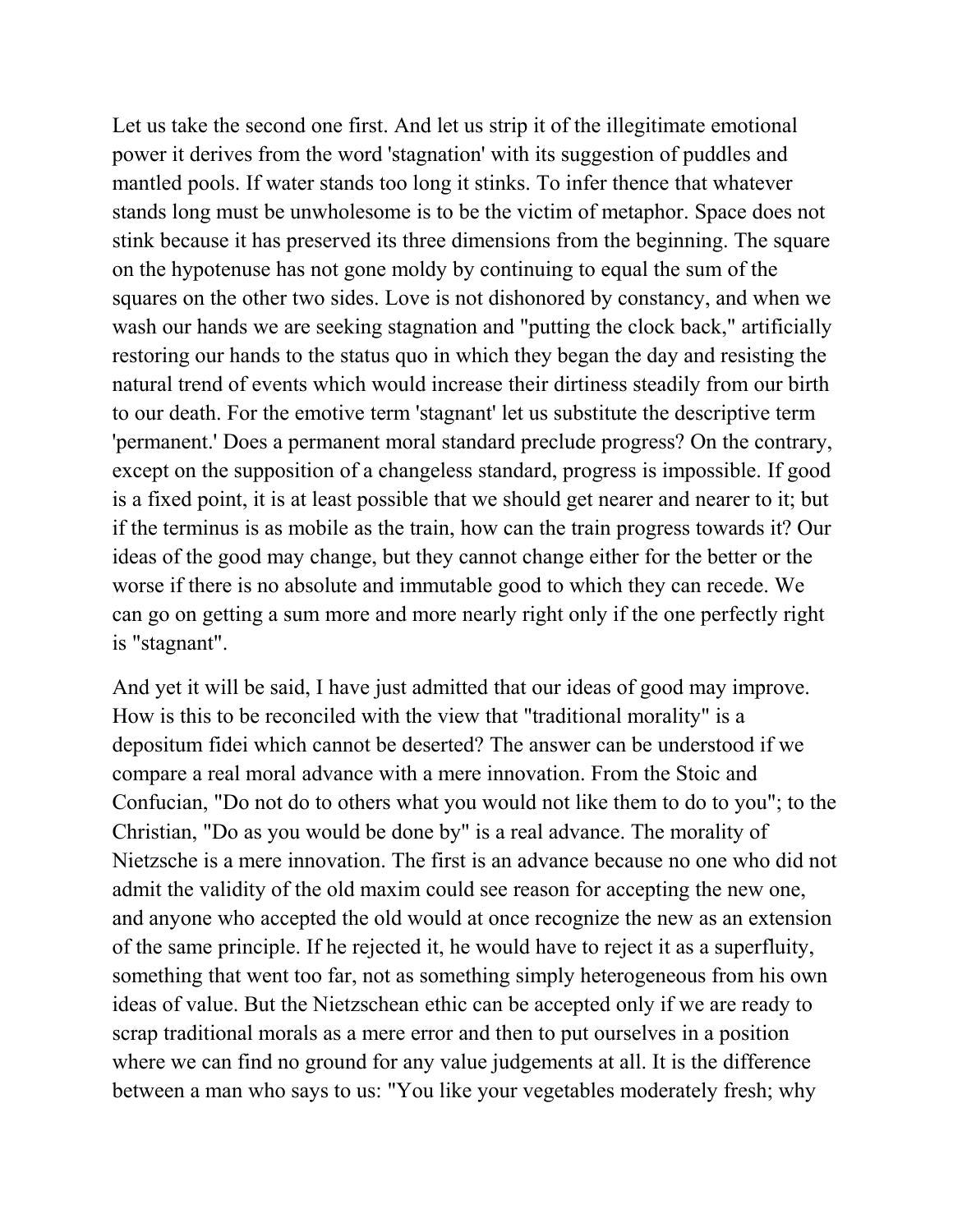not grow your own and have them perfectly fresh?" and a man who says, "Throw away that loaf and try eating bricks and centipedes instead." Real moral advances, in fine, are made from within the existing moral tradition and in the spirit of that tradition and can be understood only in the light of that tradition. The outsider who has rejected the tradition cannot judge them. He has, as Aristotle said, no arche, no premises.

And what of the second modern objection - that the ethical standards of different cultures differ so widely that there is no common tradition at all? The answer is that is a lie - a good, solid, resounding lie. If a man will go into a library and spend a few days with the Encyclopedia of Religion and Ethics he will soon discover the massive unanimity of the practical reason in man. From the Babylonian Hymn to Samos, from the Laws of Manu, the Book of the Dead, the Analects, the Stoics, the Platonists, from Australian aborigines and Redskins, he will collect the same triumphantly monotonous denunciations of oppression, murder, treachery, and falsehood, the same injunctions of kindness to the aged, the young, and the weak, of almsgiving and impartiality and honesty. He may be a little surprised (I certainly was) to find that precepts of mercy are more frequent than precepts of justice; but he will no longer doubt that there is such a thing as the Law of Nature. There are, of course, differences. There are even blindnesses in particular cultures - just as there are savages who cannot count up to twenty. But the pretence that we are presented with a mere chaos - though no outline of universally accepted value shows through - is wherever it is simply false and should be contradicted in season and out of season wherever it is met. Far from finding a chaos, we find exactly what we should expect if good is indeed something objective and reason the organ whereby it is apprehended - that is, a substantial agreement with considerable local differences of emphasis and, perhaps, no one code that includes everything.

The two grand methods of obscuring this agreement are these: First, you can concentrate on those divergences about sexual morality which most serious moralists regard as belonging to positive rather than to Natural Law, but which rouse strong emotions. Differences about the definition of incest or between polygamy and monogamy come under this head. (It is untrue to say that the Greeks thought sexual perversion innocent. The continual tittering of Plato is really more evidential than the stern prohibition of Aristotle. Men titter thus only about what they regard as, at least, a peccadillo: the jokes about drunkenness in Pickwick, far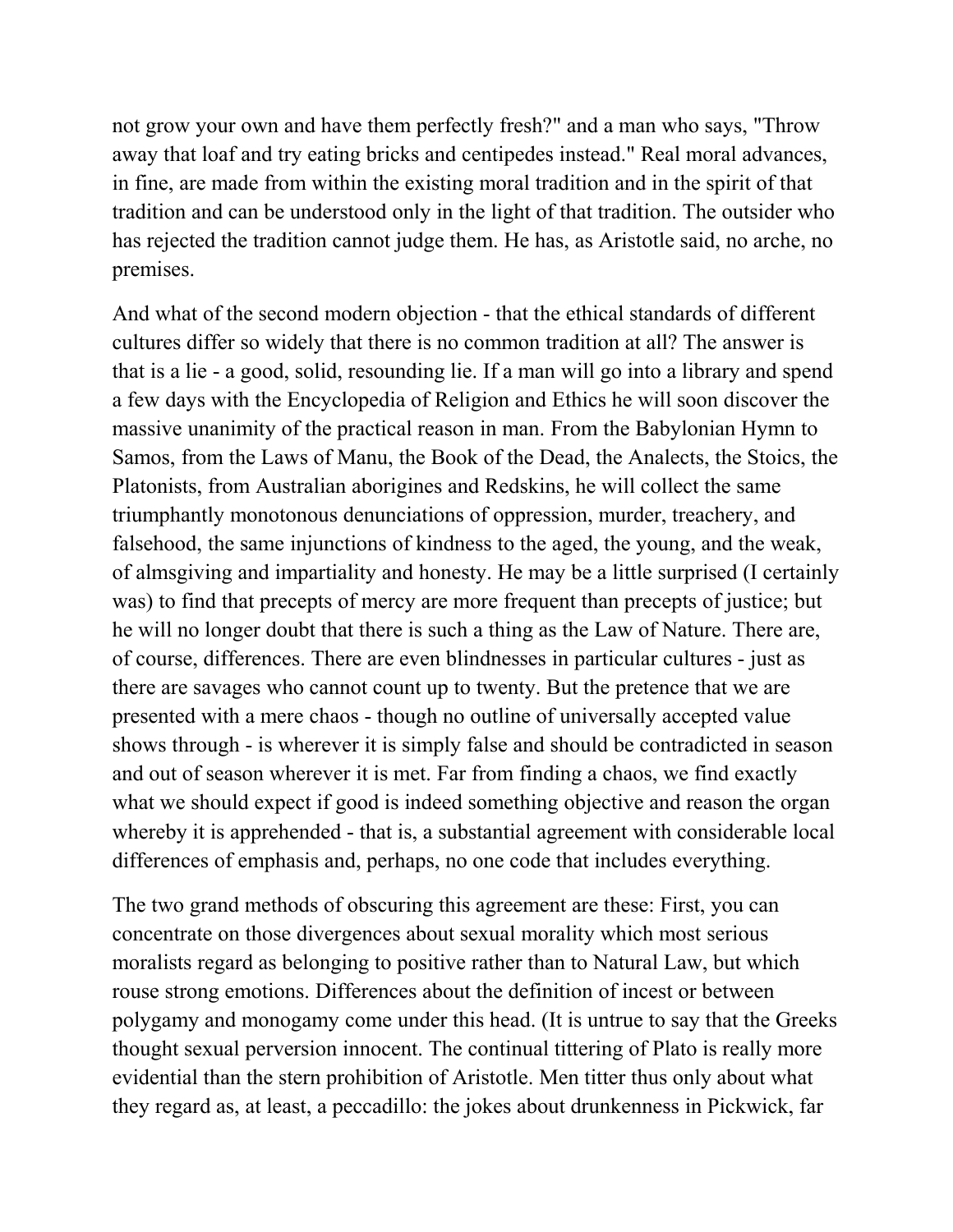from proving that the nineteenth-century English thought it innocent, prove the reverse. There is an enormous difference of degree between the Greek view of perversion and the Christian, but there is not opposition.) The second method is to treat as differences in the judgement of value what are really differences in belief about fact. Thus human sacrifice, or persecution of witches, are cited as evidence of a radically different morality. But the real difference lies elsewhere. We do not hunt witches because we disbelieve in their existence. We do not kill men to avert pestilence because we do not think pestilence can thus be averted. We do "sacrifice" men in war, and we do hunt spies and traitors.

So far I have been considering the objections which unbelievers bring against the doctrine of objective value, or the Law of Nature. But in our days we must be prepared to meet objections from Christians too. "Humanism" and "liberalism" are coming to be used simply as terms of disapprobation, and both are likely to be so used of the position I am taking up. Behind them lurks a real theological problem. If we accept the primary platitudes of practical reason as the unquestioned premises of all action, are we thereby trusting our own reason so far that we ignore the Fall, and are retrogressively turning our absolute allegiance away from a person to an abstraction?

As regards the Fall, I submit that the general tenor of scripture does not encourage us to believe that our knowledge of the Law has been depraved in the same degree as our power to fulfil it. He would be a brave man who claimed to realize the fallen condition of man more clearly than St. Paul. In that very chapter (Roman 7) where he asserts most strongly our inability to keep the moral law he also asserts most confidently that we perceive the Law's goodness and rejoice in it according to the inward man. Our righteousness may be filthy and ragged, but Christianity gives us no ground for holding that our perceptions of right are in the same condition. They may, no doubt, be impaired; but there is a difference between imperfect sight and blindness. A theology which goes about to represent our practical reason as radically unsound is heading for disaster. If we once admit that what God means by "goodness" is sheerly different from what we judge to be good, there is no difference left between pure religion and devil worship.

The other objection is much more formidable. If we once grant that our practical reason is really reason and that its fundamental imperatives are as absolute and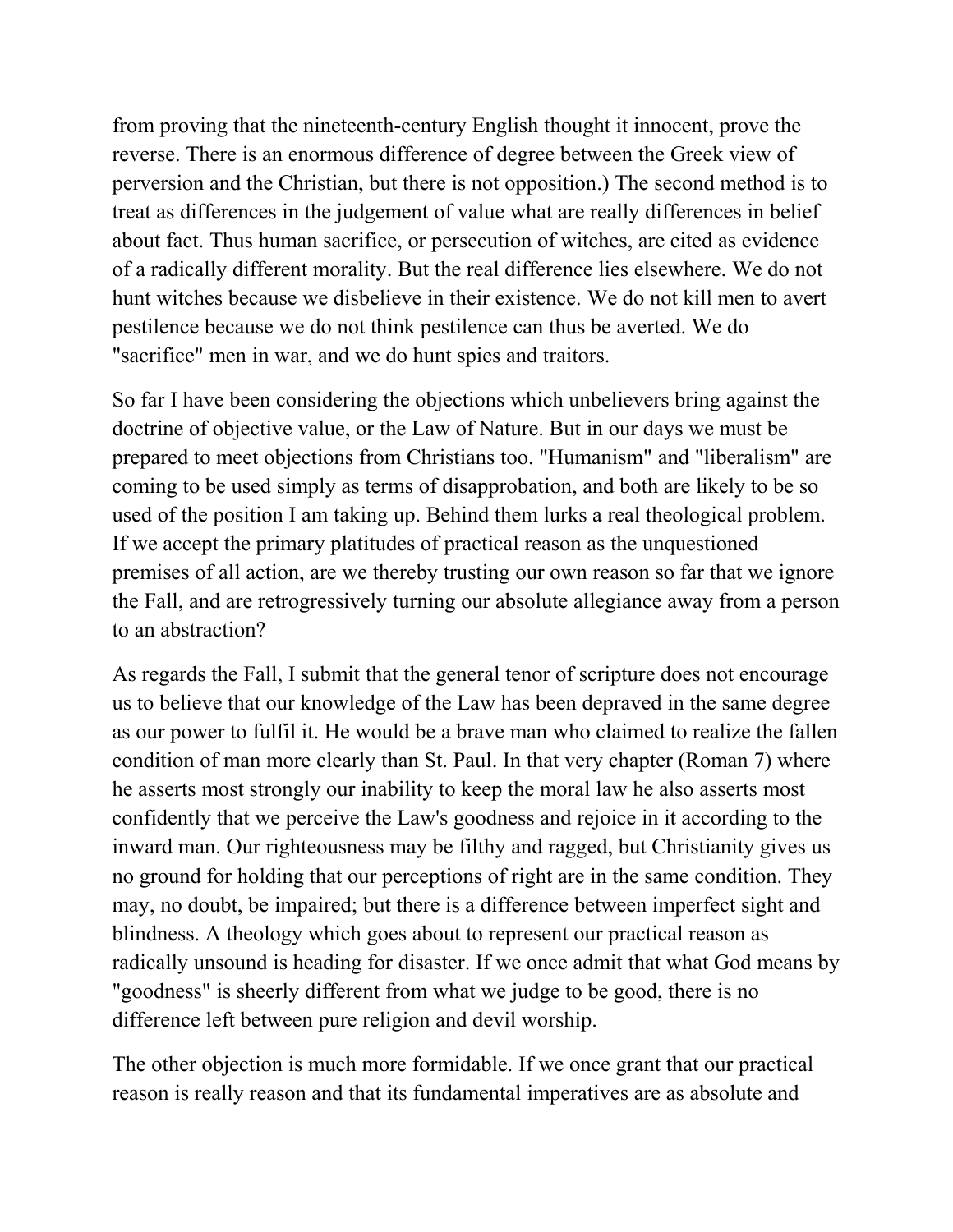categorical as they claim to be, then unconditional allegiance to them is the duty of man. So is absolute allegiance to God. And these two allegiances must, somehow, be the same. But how is the relation between God and the moral law to be represented? To say that the moral law is God's law is no final solution. Are these things right because God commands them or does God command them because they are right? If the first, if good is to be defined as what God commands, then the goodness of God Himself is emptied of meaning and the commands of an omnipotent fiend would have the same claim on us as those of the "righteous Lord." If the second, then we seem to be admitting a cosmic dyarchy, or even making God himself the mere executor of a law somehow external and antecedent to His own being. Both views are intolerable.

At this point we must remind ourselves that Christian theology does not believe God to be a person. It believes Him to be such that in Him a trinity of persons is consistent with a unity of Deity. In that sense it believes Him to be something very different from a person, just as a cube, in which six squares are consistent with unity of the body, is different from a square. (Flatlanders, attempting to imagine a cube, would either imagine the six squares coinciding, and thus destroy their distinctness, or else imagine them set out side by side, and thus destroy the unity. Our difficulties about the Trinity are of much the same kind.) It is therefore possible that the duality which seems to force itself upon us when we think, first, of our Father in Heaven, and, secondly, of the self-evident imperatives of the moral law, is not a mere error but a real (though inadequate and creaturely) perception of things that would necessarily be two in any mode of being which enters our experience, but which are not so divided in the absolute being of the superpersonal God. When we attempt to think of a person and a law, we are compelled to think of this person either as obeying the law or as making it. And when we think of Him as making it we are compelled to think of Him either as making it in conformity to some yet more ultimate pattern of goodness (in which case that pattern, and not He, would be supreme) or else as making it arbitrarily by a sic volo, sic jubeo (in which case He would be neither good nor wise). But it is probably just here that our categories betray us. It would be idle, with our merely mortal resources, to attempt a positive correction of our categories - ambulavi in mirabilibus supra me. But it might be permissible to lay down two negations: that God neither obeys nor creates the moral law. The good is uncreated; it never could have been otherwise; it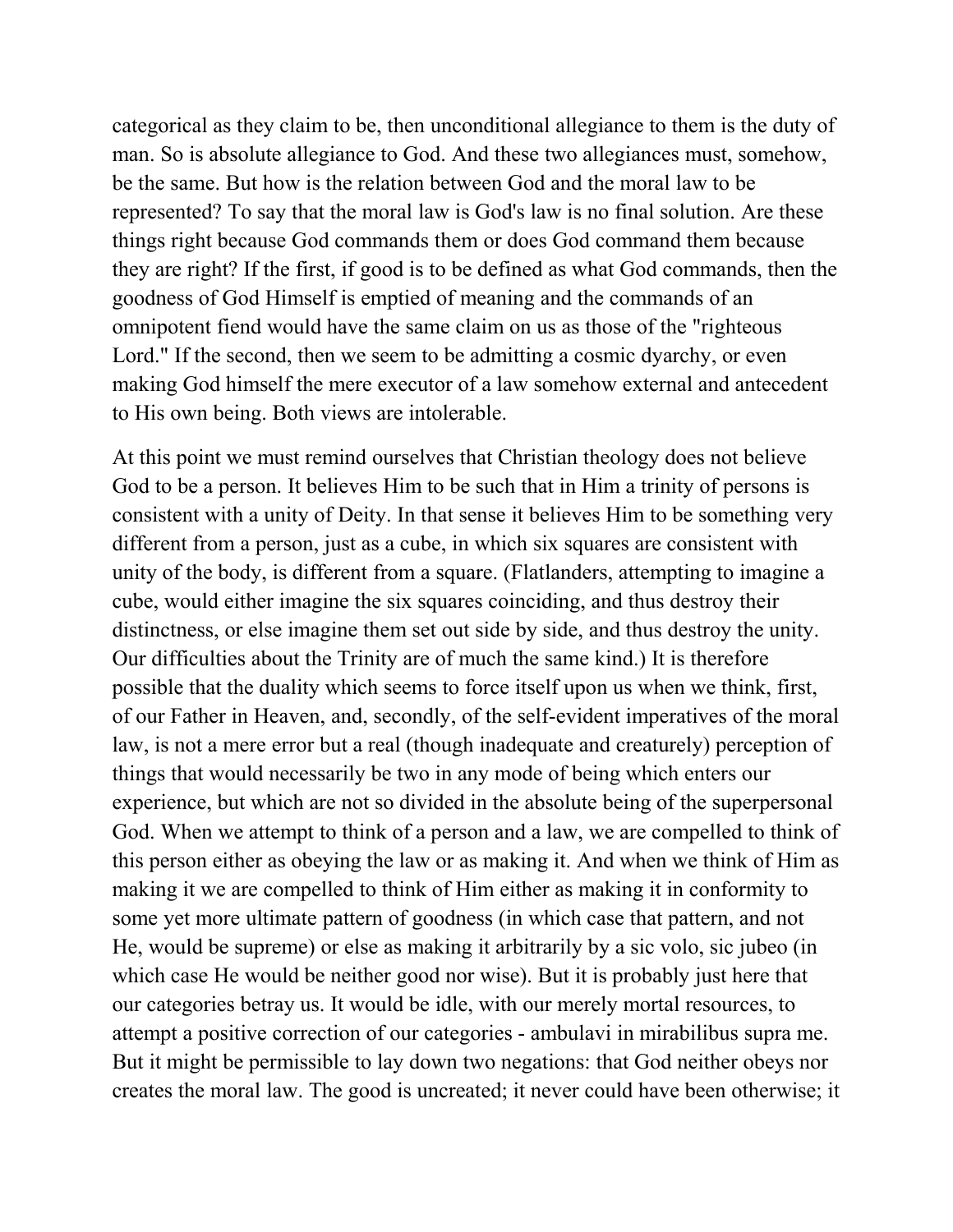has in it no shadow of contingency; it lies, as Plato said, on the other side of existence. It is the Rita of the Hindus by which the gods themselves are divine, the Tao of the Chinese from which all realities proceed. But we, favoured beyond the wisest pagans, know what lies beyond existence, what admits no contingency, what lends divinity to all else, what is the ground of all existence, is not simply a law but also a begetting love, a love begotten, and the love which, being these two, is also imminent in all those who are caught up to share the unity of their selfcaused life. God is not merely good, but goodness; goodness is not merely divine, but God.

These may seem fine-spun speculations: yet I believe that nothing short of this can save us. A Christianity which does not see moral and religious experience converging to meet at infinity, not at a negative infinity, but in the positive infinity of the living yet superpersonal God, has nothing, in the long run, to divide it from devil worship; and a philosophy which does not accept value as eternal and objective can lead us only to ruin. Nor is the matter of merely speculative importance. Many a popular "planner" on a democratic platform, many a mildeyed scientist in a democratic laboratory means, in the last resort, just what the Fascist means. He believes that "good" means whatever men are conditioned to approve. He believes that it is the function of him and his kind to condition men; to create consciences by eugenics, psychological manipulation of infants, state education and mass propaganda. Because he is confused, he does not yet fully realize that those who create conscience cannot be subject to conscience themselves. But he must awake to the logic of his position sooner or later; and when he does, what barrier remains between us and the final division of the race into a few conditioners who stand themselves outside morality and the many conditioned in whom such morality as the experts choose is produced at the experts' pleasure? If "good" means only the local ideology, how can those who invent the local ideology be guided by any idea of good themselves? The very idea of freedom presupposes some objective moral law which overarches rulers and ruled alike. Subjectivism about values is eternally incompatible with democracy. We and our rulers are of one kind only so long as we are subject to one law. But if there is no Law of Nature, the ethos of any society is the creation of its rulers, educators and conditioners; and every creator stands above and outside his creation.